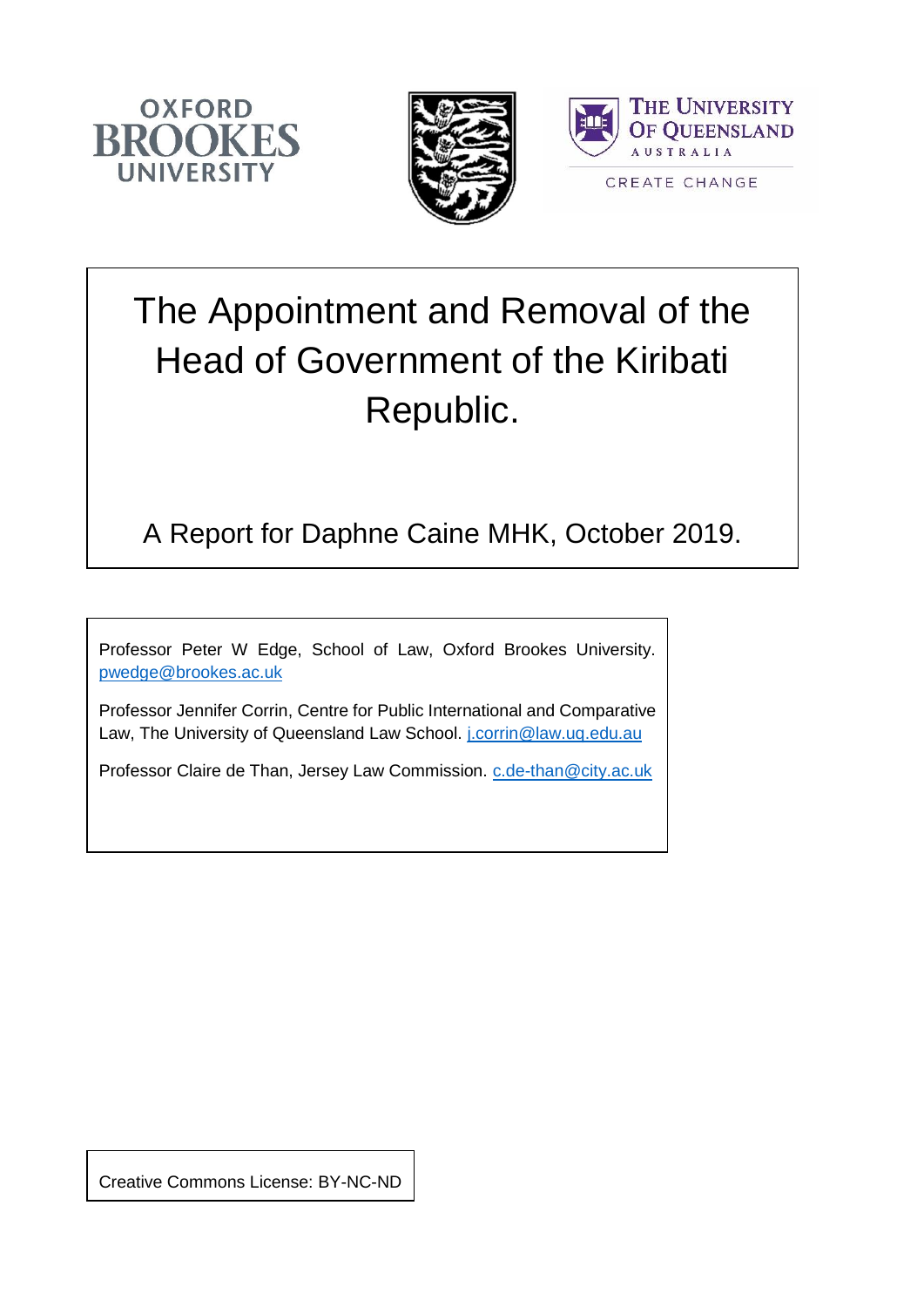# I. Executive Summary.

This report examines the unique arrangements for the appointment and removal of the President of the Pacific state of Kiribati, in the context of political, historical and social factors. It outlines the potential for similar mechanisms to be introduced in the Isle of Man, while remaining aware of the significance of the constitutional, geographical and cultural differences between the two jurisdictions. The report concludes that the dual effect of a vote of no confidence in Kiribati's model, which triggers not only a new Presidential election but also a fresh general election for the legislature, provides a measure of balance between competing democratic mandates. However it is not the only option, and refinements could be made. Requiring a special majority for a vote of no confidence in the President without triggering a general election may also be considered. Attention should also be paid to identifying the desirable number of presidential candidates, and to how they are to be nominated.

# II. Kiribati and its Constitutional Development.

Kiribati, officially the Republic of Kiribati, is a sovereign state in the Pacific, constituting 33 islands spread over 3 million km in the central Pacific Ocean, with more than one third of the 72,000 population living on one island.<sup>1</sup> It is categorized as part of Micronesia, which includes other island archipelagos, such as Nauru and the Federated States of Micronesia. The permanent population is just over 110,000, more than half of whom live on Tarawa Atoll. The official languages are Taetae ni Kiribati, also known as 'Gilbertese', and English.

#### Historical Context

In 1892, the Gilbert Islands were proclaimed a British Protectorate by Captain Davis of HMS Royalist on behalf of Queen Victoria. It was brought under the jurisdiction of the Western Pacific High Commissioner in 1883,<sup>2</sup> and administered by a resident Commissioner. The islands were annexed by Britain in 1916 as part of the colony of Gilbert and Ellice Islands. The basic system of government for the colony was provided by the *Gilbert and Ellice Islands Order in Council 1915* (UK), which came into force on 1 January, 1916. This was replaced in 1974 by the *Gilbert and Ellice Islands Order in Council 1974* (UK). Whilst recognising traditional island leaders, the colonial institutions of law and government reflected traditional British colonial models. The system of governance became increasingly anglicised during the colonial period and this has had a profound influence on the present political system.

The movement that culminated in Independence began in the 1950s, and led to a 1967 constitution which had elements of direct election, and creation of a ministerial system in 1974,3 before speedily moving to independence in 1979. In the lead up to independence, following a referendum in 1974,

 $\overline{a}$ 

<sup>3</sup> Van Trease, op.cit., at 7-9.

<sup>1</sup> H van Trease, "From Colony to Independence", pp. 3-22 in Howard van Trease (ed), *Atoll politics: The Republic of Kiribati*, (USP, 1993) at 3.

<sup>2</sup> Pacific Order 1983.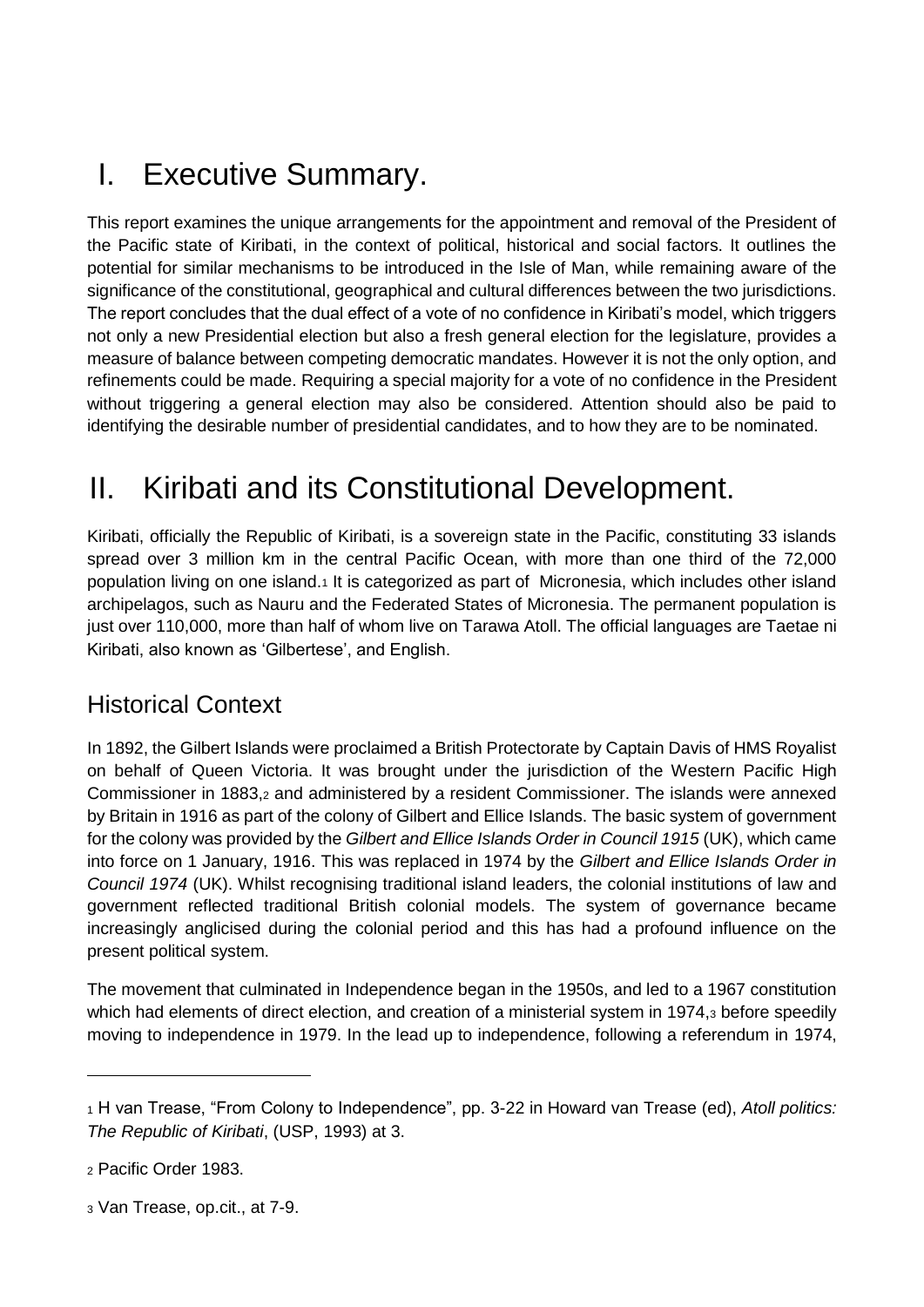the Ellice Islands were separated from the Gilbert Islands, mainly due to cultural differences between the inhabitants of the two island groups.<sup>4</sup> In 1975, towards the end of its period as a colony, a written constitution for the Gilbert Islands was brought into force by the *Gilbert Islands Order in Council 1975*  (UK). This Constitution established a government structure for the Gilbert Islands, which remained in force until independence in 1979.

At independence, on 12 July 1979, a new constitution was brought into force by the *Kiribati Independence Order 1979* (UK). On that day, Kiribati became a sovereign and democratic republic, and the 41st member of the Commonwealth. The Constitution of Kiribati is the supreme law of Kiribati (*Constitution* s 2), subject only to the 1979 Order (*Constitution* s 4(1)).

#### The Constitution of Kiribati

The Constitution established a unicameral legislature, the Maneaba ni Maungatabu, with 44 members elected for four years by universal adult suffrage, plus the Attorney-General and one nominated member from the Banaban community. The Banaban community live in Rabi, Fiji, but have a right to enter and live on Banaba, and have their own Banaba Island Council. The President (Beretitenti) is both head of state and head of government. The Beretitenti is elected nationally, from nominations made by the Maneaba ni Maungatabu from among its own members. This process is discussed in more detail below. The cabinet consists of the President, the Vice-President (Kauomanni-Maungatabu), the Attorney-General and up to eight other ministers. These ministers are appointed by the President from the members of the Maneaba ni Maungatabu.

Individual rights and freedoms are guaranteed under the Constitution. In the event of dissolution of the legislature on a vote of no confidence, discussed further below, the Constitution provides for an interim council of state, composed of the Chief Justice, the Speaker and the chairman of the Public Service Commission.

#### The Head of State and Government

 $\overline{a}$ 

The Beretitenti is both head of state and head of government (*Constitution* s 30). The election of the Beretitenti is governed by Chapter IV of the *Constitution and the Election of the Beretitenti Act 1979*. The process specified by the Constitution requires that, as soon as practicable after the first sitting of the Maneaba ni Maungatabu following a general election, and after the election of the Speaker, the Maneaba must nominate not less than 3 nor more than 4 candidates for election as Beretitenti . Only members of the Maneaba are eligible for nomination, and no other person may be a candidate. Nominations are then followed by a general election by the national electorate. The successful candidate assumes office on the day upon which he or she is declared elected. The term of the Beretitenti is four years, and he or she may be re-elected twice.

The nomination process under the 1979 Act was comparatively straightforward. The Chief Justice was in charge of the management of elections. At the meeting held for nomination of candidates, the Speaker called for nominations. If more than 4 nominations were received, an election was held by secret ballot. There were two rounds of voting and each member cast one vote, and might vote for him or herself. At the end of the first round the 2 members with the greatest number of points were declared by the speaker to be nominated. There was then a second round of voting for the remaining

<sup>4</sup> See further WD McIntyre, "The Partition of the Gilbert and Ellice Islands", (2012) 7(1) *Island Studies Journal* 135-146.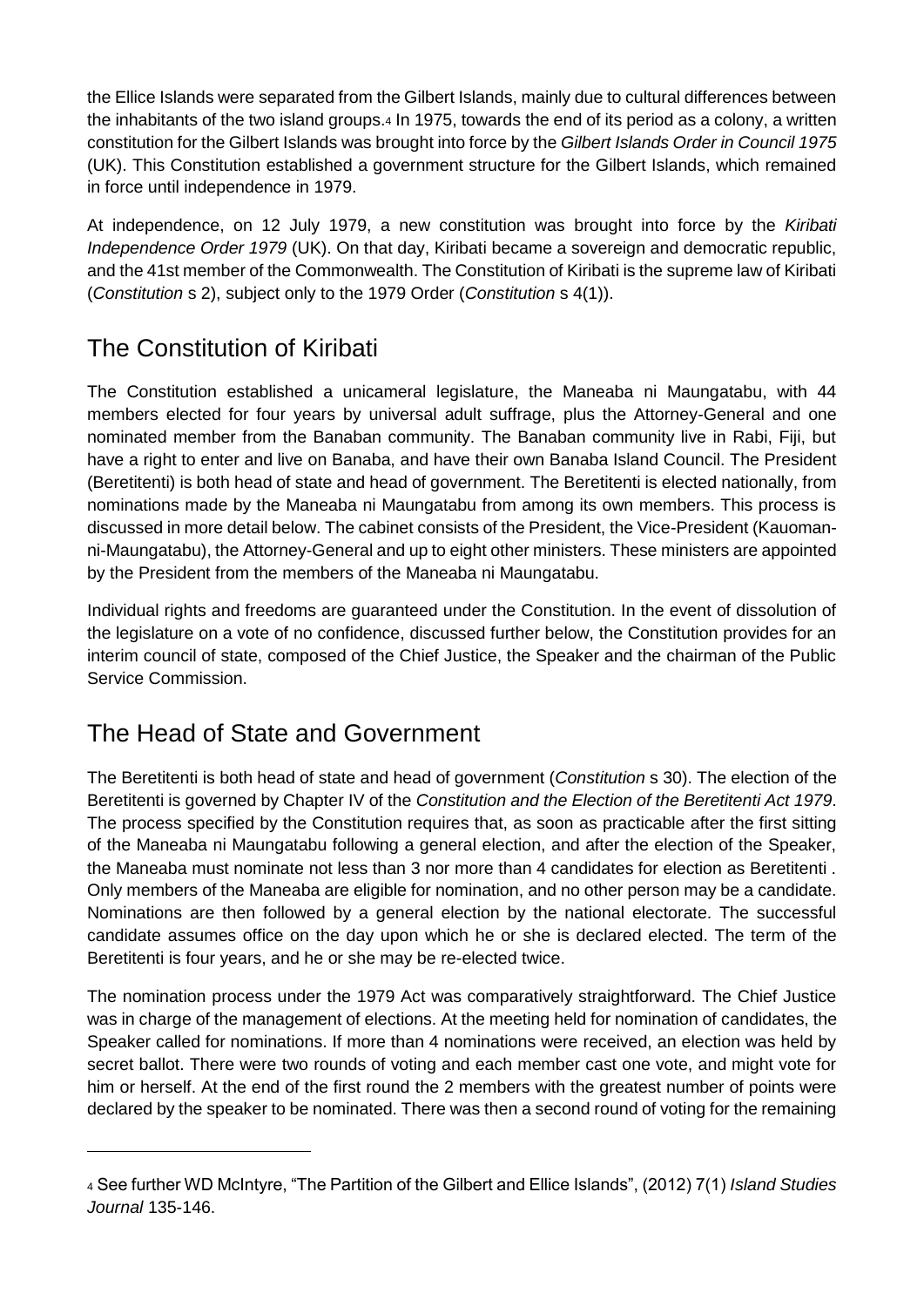candidates. At the end of the second round the 2 members with the greatest number of points were declared by the speaker to be nominated. If any of the members in the ballot scored equal points, the Speaker could order a further ballot.

This process was amended by the *Election of Beretitenti (Amendment) Act 1980*, which replaced the single vote system with a form of Borda count, where members cast votes for four candidates in order of preference, with candidates gaining points from each members ballot based on how high the preference was. The four candidates with the highest points then go forward to the national electorate.

If the President comes from a single member constituency, a bye election must be held to replace him or her so that constituents have a member who can represent them effectively and, if necessary, criticise the government.

The President may be removed from office by a vote of no confidence in the Maneaba ni Maungatabu, a provision which has subsequently been used, as discussed below.

This departure from the colonial model in respect of the Head of State was a result of a process of education and consultation employed in the planning for independence, guided by the Governor, John Smith and Professor David Murray of the University of the South Pacific.

Unlike the standard decolonization model, it was decided to allow wide public discussion of the form of an Independence Constitution - primarily because of concerns by the then Governor that the territory had too little experience of self-government in the form required for a Westminster model constitution.<sup>5</sup> The strong sense of egalitarianism in Gilbertese society also made him doubt whether one person could act as Head of State and Head of Government without checks against abuse.<sup>6</sup> He was also concerned that the elected pre-Independence government might lack sufficiently broad support to draft a constitution which would command broad support. $7.$ 

The governor hoped to "incorporate into the new structure of government, features of Gilbertese society and culture which better reflected local relationships between the ruler and the ruled".<sup>8</sup> In particular the governor was conscious that:

We were planning an independence constitution for the equivalent of the population of a small English town scattered in hamlets between twenty remote islands, with very limited resources, set in an immense ocean. The culture was homogeneous and egalitarian with a premium placed on diffidence. There were no political parties. You were expected to take your turn at exercising community responsibility when chosen but never to demand privilege and reward.9

 $\overline{a}$ 

<sup>5</sup> Van Trease, op.cit., at 11.

<sup>6</sup> Ibid, at 12.

<sup>7</sup> Ibid, at 12.

<sup>8</sup> Ibid, at 11.

<sup>9</sup> John Smith, 'Getting away from the Westminster model: the Kiribati independence constitution'. <https://www.pacificislandsuk.org/Smith%20-%20Kiribati%20constitution.htm> (accessed 10/10/2019).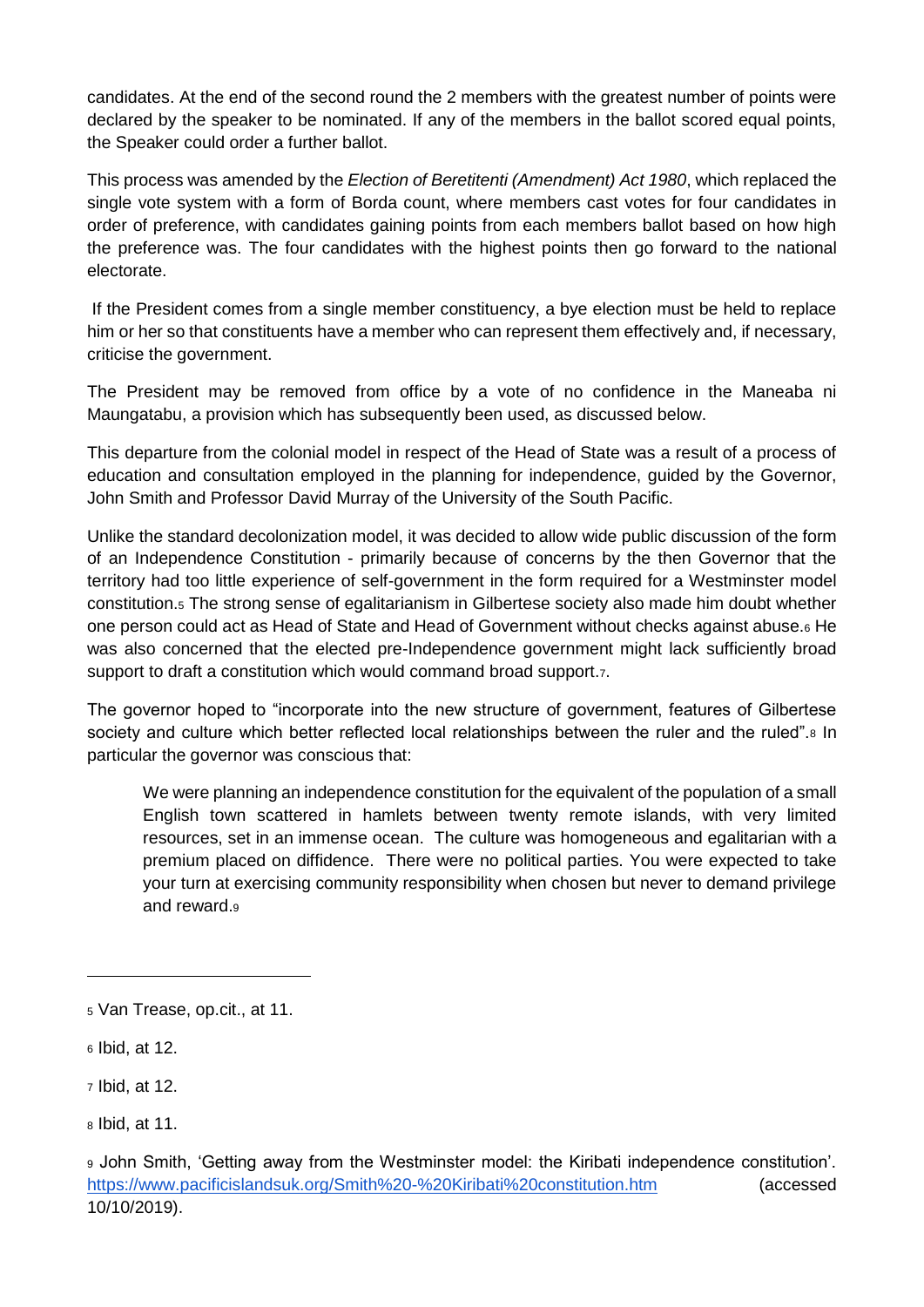In order to develop the constitution, a constitutional convention was held to encourage discussion and devise ways of ensuring the constitution was appropriate for a small island state. The Convention produced a simple report to assist in drafting constitutional proposals. The "blend of presidential and parliamentary forms" we see in the Beretitenti originates here.<sup>10</sup> The convention recommended that the chief executive combine the functions of head of state and head of government. It recommended that the chief executive be called President, and be elected nationally from among members of the legislature immediately after a general election, due to the strong feeling that the nation as a whole should choose its leader. The recommendation that not less than three and not more than four candidates be put forward arose not from the number of political parties, as there were none, but to accommodate the practical reality that there were two main churches: Catholic (mainly in the North) and Protestant (mainly) in the South. It was designed to avoid there being one candidate from each religious group or a position where there were too many candidates.

The departure from the Westminster model was not welcomed by all civil servants, and it was rumoured that some had complained to London.<sup>11</sup> In 1978, however the House of Assembly unanimously adopted provisions allowed for national election of the Chief Minister.<sup>12</sup>

# III. Appointment and Dismissal in Practice.

Since Independence in 1979 there have been 11 periods of office, shared in succession by five different individuals. Ieremia Tabai, the last pre-Independence Chief Minister, became Beretitenti by force of law in 1979 (s.31(1)). He was elected to the office in April 1982, but lost a vote of no confidence in December 1982. He was re-elected in February 1983, and held office 1983-7, and 1987-1991. The latter term had been subject to legal challenge, as exceeding the constitutional term limit, but this was rejected on procedural grounds.13 He was succeeded by Teatao Teannaki, who held office for a single term between 1991-1994, losing a vote of no confidence towards the end of his term. Teannaki was succeeded by Teburoro Tito. He served two terms as a member of the Christian Democratic Party (1994-8, 1998-2003). In March 2003, a month after being elected for his final term, Tito was removed from office by a vote of no confidence. Anote Tong served the maximum three terms (2003-7; 2007-11; and 2011-2015). In 2016 the current Beretitenti, Taneti Maamua, was elected with the support of the new Tobwaan Kiribati Party.

In relation to appointment, a key feature of the Kiribati system is nomination by vote of the legislature. The requirement for the legislature to put forward at least three candidates has been significant on occasion. In some elections, the third and fourth candidate together secured a comparatively low percentage of the vote which would not have been decisive had it all been secured by one of the other candidates (e.g. 1994; 1998; February 2003; 2007; 2016). In others, however, the third candidate secured a percentage of the vote greater than that separating the two leading candidates (e.g. 1982; 1983; 1987; 1991; July 2003; 2012).

<sup>10</sup> Ibid, at 13.

<sup>11</sup> Ibid, at 14.

<sup>12</sup> Ibid, at 18.

<sup>13</sup> H van Trease, "The Tabai Years", pp.48-73 in Howard van Trease (ed), *Atoll politics: The Republic of Kiribati*, (USP, 1993), at 64-67.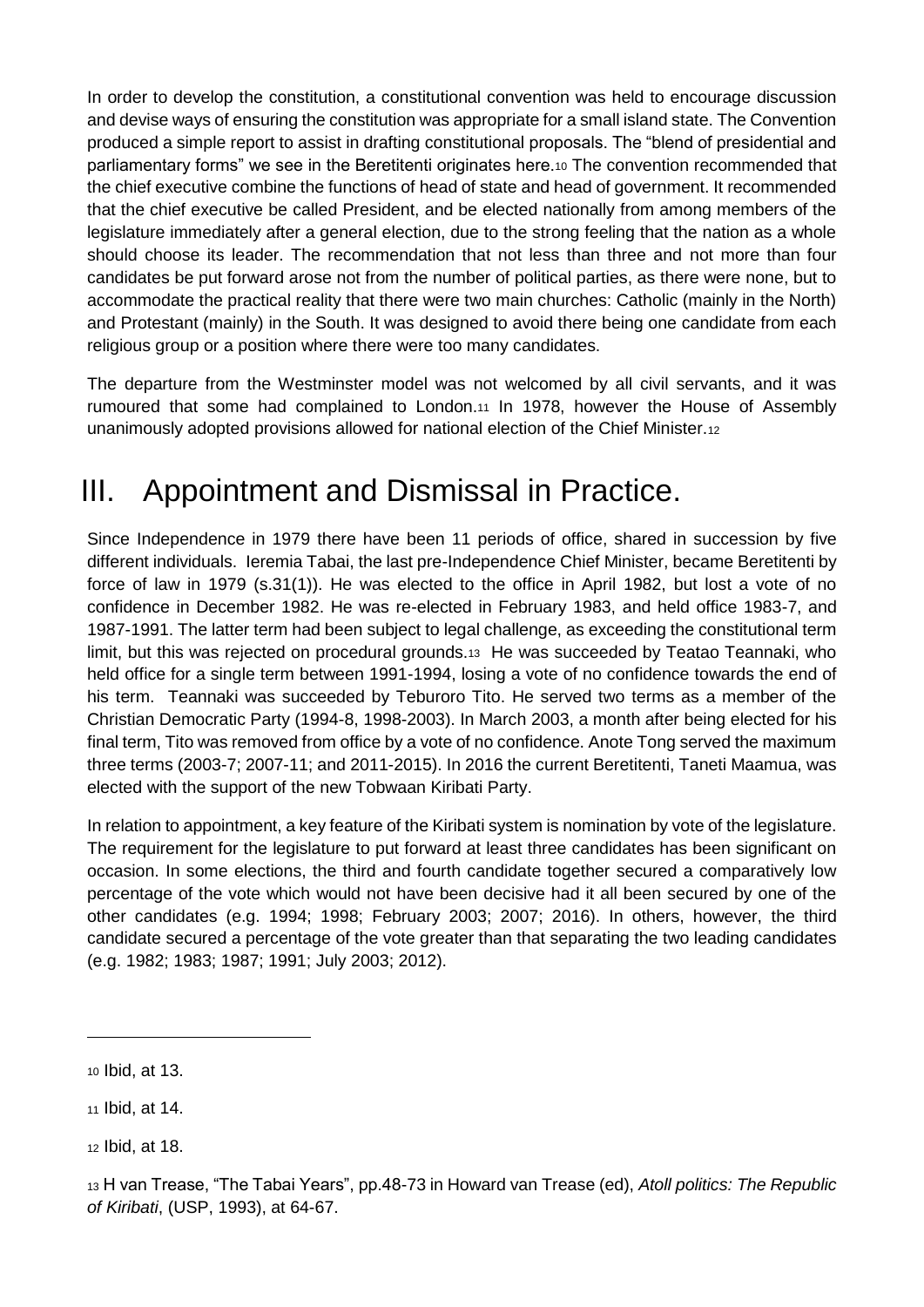It would be misleading to conclude from this, however, that every contest where the third candidate secured a significant margin would have worked out differently had the constitution allowed only two candidates to be nominated. In the 1991 election, the primary focus of Van Trease's study, lobbying to secure nominations was focussed mainly on the 17 newly elected members.<sup>14</sup> As a result of careful management of the nominations, the two principal political groupings each secured a nomination for their intended candidate, and for a further "dummy" who "simply returned to their home islands … where they remained until election day".<sup>15</sup> Van Trease suggests that the more experienced political grouping managed votes for their "dummy" better than their opponents, and that this was part of the explanation for their victory.<sup>16</sup> Another commentator, Reilly, has concluded that "strategic manipulation of the Borda count" used in the nomination process led to elimination of two of the more popular politicians, to the "surprise of many voters".<sup>17</sup>

Once the legislature has nominated candidates, the Kiribati system then puts these nominations to a national poll. Reflecting on his time in office, the first Beretitenti, Tabai, observed that:

This is far more acceptable to the I-Kiribati way of thinking than a straight Westminster parliamentary system in which the Prime Minister is simply the leader of the strongest party or coalition. This constitutional procedure helps to make for stability in the overall system of government. Because the people are involved and participate directly in the election of the President, they are more likely to be supportive of the policies of that Government.18

Turning to dismissal, there were three successful no confidence votes.

(1) In December 1982 the first Beretitenti lost a vote of no confidence. Although securing a comfortable majority in the national poll in April 1982, Tabai did not have strong support in the legislature, being able to command the support of only 17 of the 36 elected members.<sup>19</sup> In December, seven months after taking office, the Tabai government was defeated in a vote "over what appeared to be an insignificant issue", a Bill to rectify an oversight in regard to remuneration of six statutory officers.<sup>20</sup> Having lost this vote, Tabai declared it an issue of confidence, and lost the vote that followed by 15 to 20.<sup>21</sup> Van Trease, as a side-note to his study of the later elections in 1991, reports that "It is said, that many members at the time did not fully understand what the effect would be of a negative vote".<sup>22</sup> In the ensuing elections, the government secured an increased majority, and Tabai

<sup>15</sup> ibid, at 70.

 $\overline{a}$ 

<sup>16</sup> ibid, at 72.

<sup>17</sup> Benjamin Reilly, "Social choice in the South Seas: Electoral Innovation and the Borda Count in the Pacific Island Countries", (2002) 23(4) *International Political Science Review* 355 at 368.

<sup>18</sup> Ieremia Tabai, "The First Twelve years", pp.308-320 in Howard van Trease (ed), *Atoll politics: The Republic of Kiribati*, (USP, 1993) at 316.

<sup>19</sup> Van Trease, "The Tabai Years", at 56.

<sup>20</sup> Ibid, p.56.

<sup>21</sup> Ibid, p.57.

<sup>22</sup> Ibid, p.73.

<sup>14</sup> H Van Trease, "The 1991 Election in Kiribati", (2992) 27(3) *Journal of Pacific History* 66 at 70.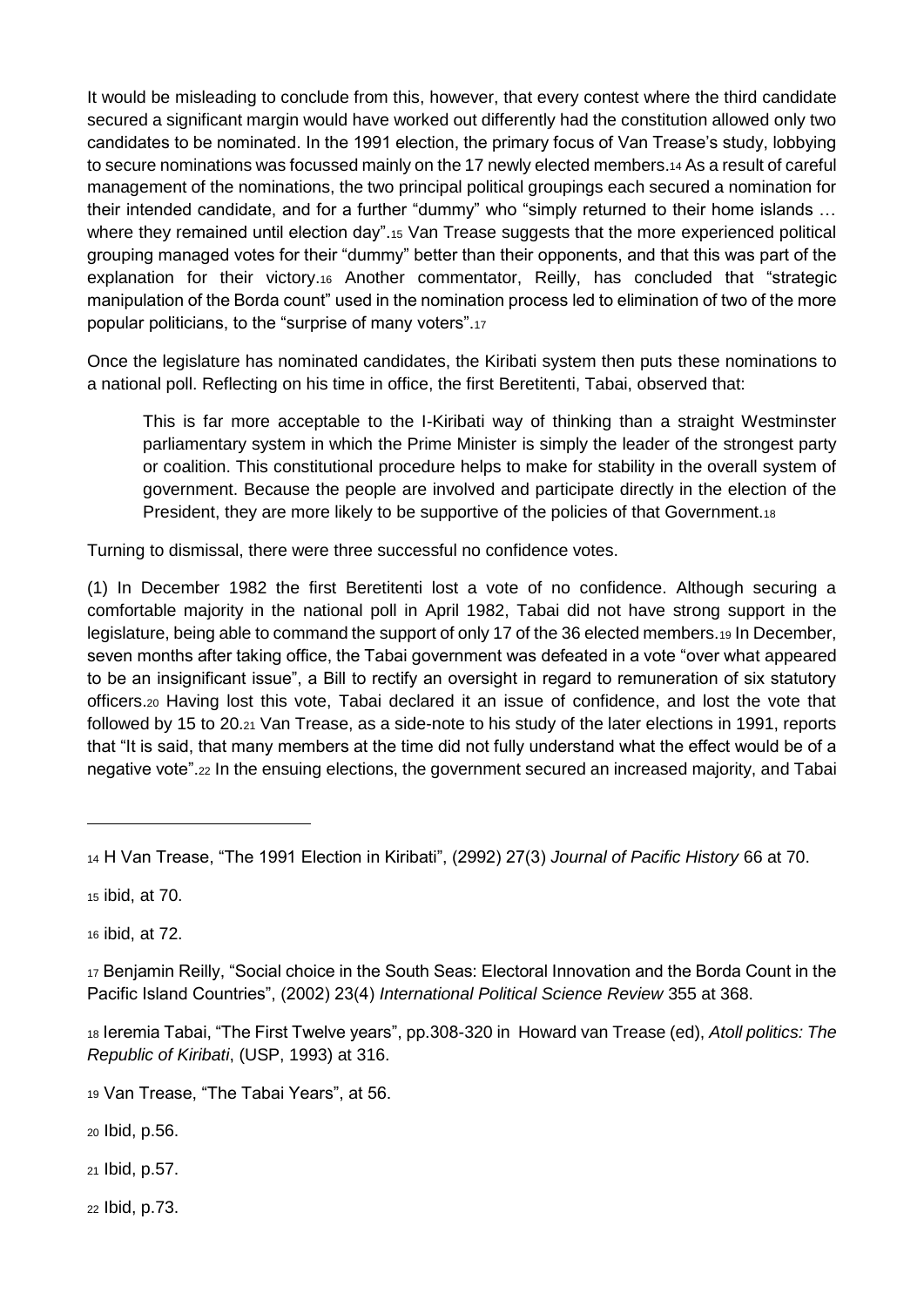was again elected as Beretitenti.<sup>23</sup> In a later term, however, Tabai was able to govern without a majority for four years, due to the support of various independents.<sup>24</sup>

(2) In May 1994, the government lost a vote of no confidence arising from allegations by Teburoro Tito, concerning expenses claims by members of the government.<sup>25</sup> The government lost the vote towards the end of its term.

(3) In February 2003 Tito was re-elected with 50.4% of the national vote. A month later he lost a no confidence vote and was removed from office. A major issue in the February 2003 election was the presence of a Chinese satellite-tracking facility in Kiribati. This remained a live issue even after his re-election, and in March 2003 he lost a no confidence vote.

There were also a number of unsuccessful no-confidence votes, for instance that won by Tabai in 1985 over his governments issuing of fishing licenses to Soviet trawlers.<sup>26</sup> There is also some evidence that the threat of a no-confidence vote could provide the government with a tool to influence legislators to vote in accordance with its wishes, or risk losing their seat in the ensuing general election. Writing in 1993, then opposition leader Tito discussed three attempts made to set up a Parliamentary Committee to investigate corruption - but:

each time the matter came up for debate in Parliament, the President threatened to make the motion to establish an Anti-Corruption Committee a matter of confidence in Government. This would have resulted in the dissolution of Parliament, had a majority of the members supported it, and the motion always failed.27

The vote of no confidence, then, is an active part of the Kiribati constitution rather than a theoretical possibility. Of the five Beretitenti, the first three all lost office as a result of votes of no confidence, although the first, Ieremia Tabai, went on to be immediately reappointed. Members of the legislature have been prepared to trigger new Parliamentary and Presidential elections even at the beginning of the President's term, even when that President had a majority of the total votes cast in the national poll.

## IV. Significant differences between the Manx and Kiribati context.

There are obvious constitutional differences between the Isle of Man and Kiribati. The Isle of Man is a dependent territory of the Crown, rather than a sovereign state. The Head of State and the Manx Head of Government are distinct persons, the former a hereditary monarch. The Isle of Man has an

<sup>24</sup> Ibid, at 60-71.

<sup>23</sup> Ibid, p.57.

<sup>25</sup> See more fully D.R. James, "Kiribati politics and defamation: The case of Teato Teannaki v Teburoro Tito", (2002) *Journal of South Pacific Law* 6, 1.

<sup>26</sup> H van Trease, "The Tabai Years", pp.48-73 in Howard van Trease (ed), *Atoll politics: The Republic of Kiribati*, (USP, 1993) at 60-64.

<sup>27</sup> Teburoro Tito, "A view from the Opposition" pp.334-340 in in Howard van Trease (ed), *Atoll politics: The Republic of Kiribati*, (USP, 1993) at 335-6.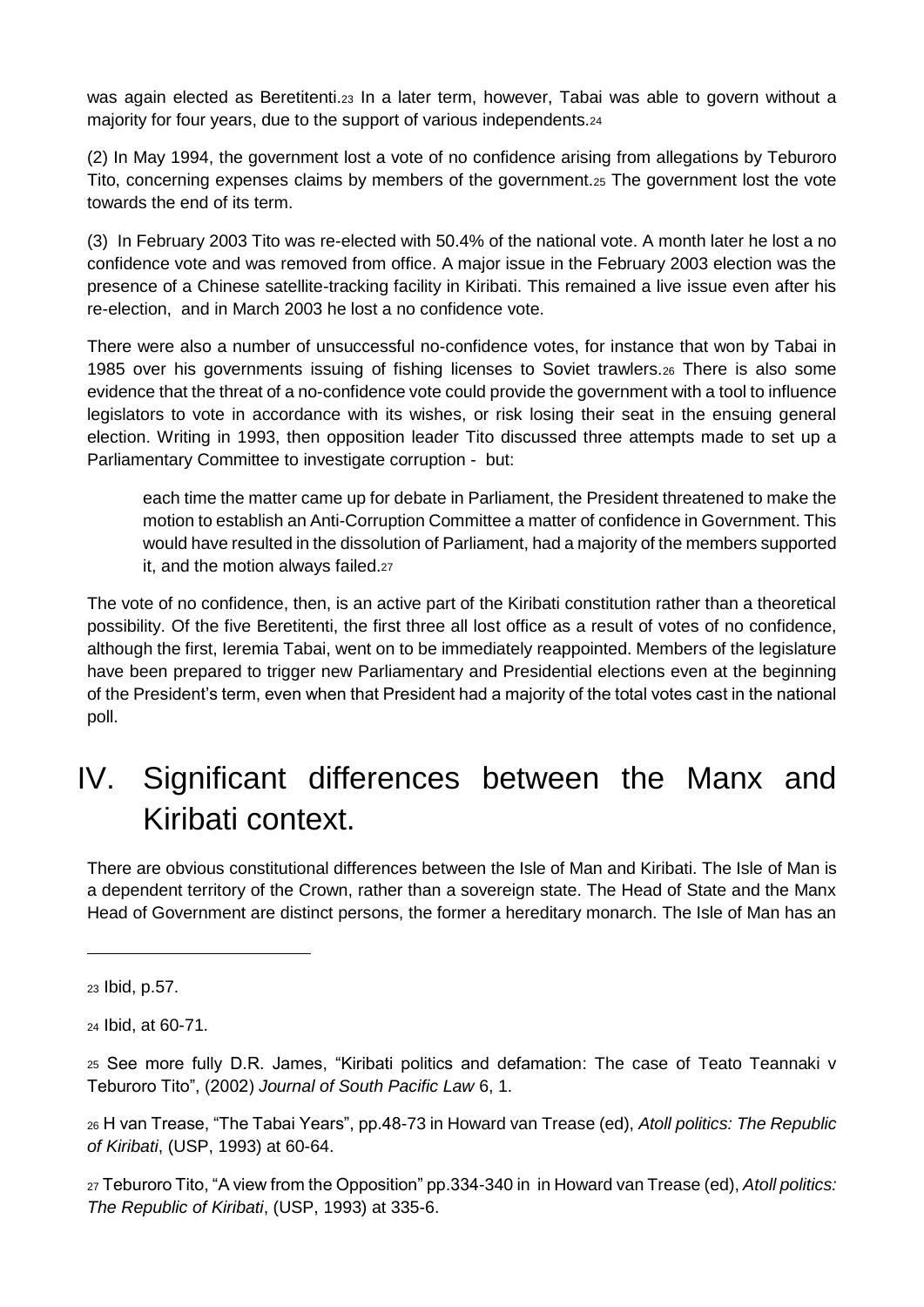uncodified constitution, albeit one with a significant amount of statutory detail, while the independence constitution of Kiribati seeks to provide a written constitution.

More relevantly to this discussion, the role of Chief Minister, while more recent than that of Beretitenti, developed from post-1945 roots – a 1946 Executive Council evolving by 1990 into the Council of Ministers, who held office at the pleasure of a Chief Minister appointed by Tynwald. The appointment of Chief Minister was, before 2018, by Tynwald as a whole, including members of the Legislative Council. Since 2018, appointment of the Chief Minister has been limited to the House of Keys.<sup>28</sup> Significantly, as closer to the Westminster model than Kiribati, any Chief Minister remains a constituency Member of the House of Keys.

Appointment takes place within one month of a vacancy arising, and requires the approval of 13 MHKs, while removal is unusually difficult, with a special majority of 16 MHKs being required to pass a vote of no confidence. The Chief Minister, therefore, is appointed by indirect election - rather than the direct election process of Kiribati - and significantly more protected from removal by the legislature than in Kiribati. In contrast to the Kiribati system, however, should the Chief Minister lose a vote of no confidence, a general election does not automatically follow a vote of no confidence, so that the same legislators choose a new Chief Minister to fill the post for the remainder of the period of the House of Keys.

Arguably, there is a more significant party system in Kiribati than in the Isle of Man, with some Beretitenti identifying as members of political parties. The comparative weakness of political parties in Kiribati, however, may mean this is a smaller distinction than may appear. In his 1991 study, Van Trease suggested that political parties had formerly played a relatively minor role in the political process. Van Trease suggested that "while political parties do exist in name, they have not usually played a significant role in the political process. Such groups have tended to be identified with particular individuals and issues rather than long-term policies or strategies and lacked any formal organisation".<sup>29</sup> The comparative weakness of political parties meant that individual legislators' decision as to who to nominate as Beretitenti could not be taken for granted. This led to what Van Trease considered as "the most intensely political phase of the entire election process".<sup>30</sup> He noted, however, that the 1991 elections revealed "signs of the growing importance of organised parties".31 Writing in 2016, however, Uakeia still characterised the party system as lacking "entrenched ideologies connecting to the wider population", instead turning on shared interests and forming two groups "the government, which holds a majority, and the opposition".<sup>32</sup> This is a familiar pattern in other tiny jurisdictions such as the Channel Islands, which have swayed between having many parties at one extreme and none at the other, before settling on a large majority of independents with a minority of alliances which resemble parties, although some are not labelled as such.

<sup>30</sup> ibid, at 69

<sup>28</sup> See further P.W. Edge, "Lisvane's Legacy? Constitutional reform in the Isle of Man", (2019) *Legal Studies First View* 11 September 2019.

<sup>29</sup> Van Trease, op.cit., at 67,

<sup>31</sup> ibid, at 72; cf TJF, "The making and remaking of Commonwealth constitutions", [1993] *International and Comparative Law Quarterly* 67 at 76.

<sup>32</sup> Takuia Uakeia, "Kirabati" in Stephen Levine (ed.), *Pacific Ways; Government and Politics in the Pacific Islands*, 2016 at 122.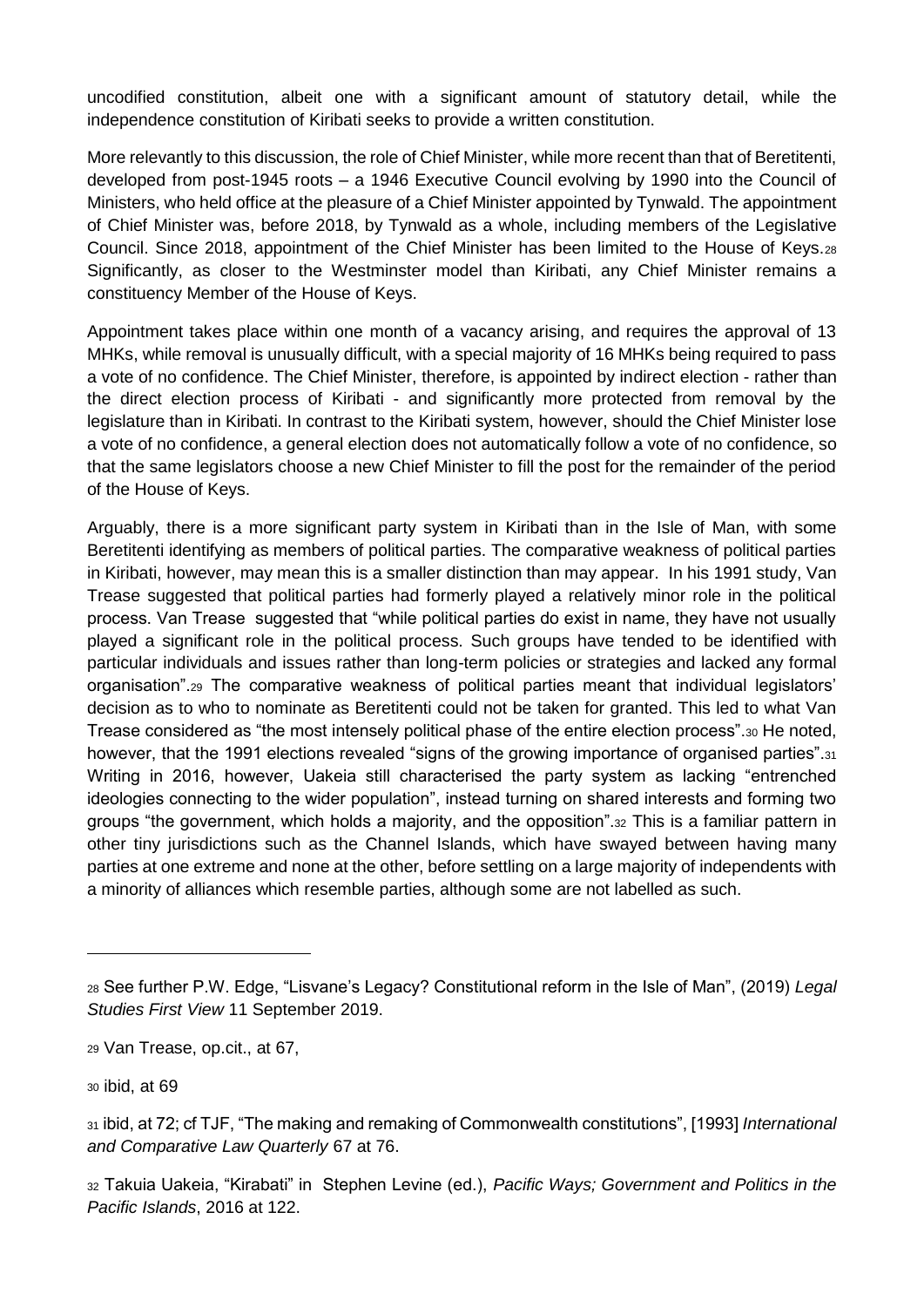Turning from constitutional context to cultural, the potential pitfall of transplanting legislation from one jurisdiction to another is that it may not be completely compatible with the context into which it is introduced. Comparative law, and the possibility of effective legal transplants from one jurisdiction to another, are hotly contested fields. Attention must be paid to the fact that legal transplants encounter problems of fit. This is particularly so in the present case, as it is arguable that public laws are the least likely to succeed due to their cultural specificity.<sup>33</sup> However, drawing inspiration through partial legal transplants from other jurisdictions, with eyes open to the impact of difference, may work well in small states, and provide a cost-effective way for small states to develop their own solutions to national problems. Hence it is sensible to consider a measured and evidenced adoption of approaches from other small states which have faced similar challenges in creating and managing political systems, while accepting that what is transplanted may work differently in its adoptive jurisdiction.

Custom and tradition is strong in Kiribati, partly due to its relatively isolated position in the Pacific Ocean and the spread of the archipelago over 33 atolls. Customary laws are still strong. These laws are recognised by the state, not only in relation to land ownership, but also in relation to a range of other matters. Approximately 98.8% of the population identify as Micronesian and the most widely spoken language is Taetae ni Kiribati, also known as 'Gilbertese'. Local communities revolve around the utu, which is a group of extended family members. Customary land rights descend through membership of the utu. As in other Pacific island countries, reciprocity is an important part of culture, manifested in sharing resources.

Gilbertese culture is paternalistic and conservative. It dominates social beliefs and underpins the framework of society. The ethos is communal rather than individualistic. It is also strongly egalitarian.<sup>34</sup> External display of personal wealth is considered as ostentatious. Decision making within the community is usually by consensus. During discussions, which are held in the village meeting house, the maneaba, the views of the village elders will be given great respect. The lack of a culture of hereditary chiefs or 'big man' authority, which prevails in Polynesia and Melanesia, is significant for government: constitutional arrangements for the Head of State and Head of Government in Kiribati do not clash with chiefly authority.

Whilst this traditional culture still dominates Gilbertese society, there is no doubt that local practices have been influenced by colonial history and by the influence of the church. With the increased influence of foreign cultures, and growing familiarity with individualism and market based societies, the culture of Kiribati is undergoing change. More indigenous people are becoming entrepreneurial and starting their own businesses. The influence of elders on island affairs is gradually diminishing as younger people, educated overseas, have become more vocal.<sup>35</sup>

 $\overline{a}$ 

<sup>33</sup> Otto Kahn-Freund, 'Uses and Misuses of Comparative Law' (1974) 37 *Modern Law Review* 1, 5- 6.

 $34$  This is to the extent that public service is seen as preferable to working in private enterprise, which is regarded as self-serving, as opposed to working in the interests of the community as a whole Asian Development Bank. *Kiribati's Political Economy and Capacity Development*, Mandaluyong City, Phil.: Asian Development Bank, 2008, 101.

<sup>35</sup> Asian Development Bank. *Kiribati's Political Economy and Capacity Development*, Mandaluyong City, Phil.: Asian Development Bank, 2008 11.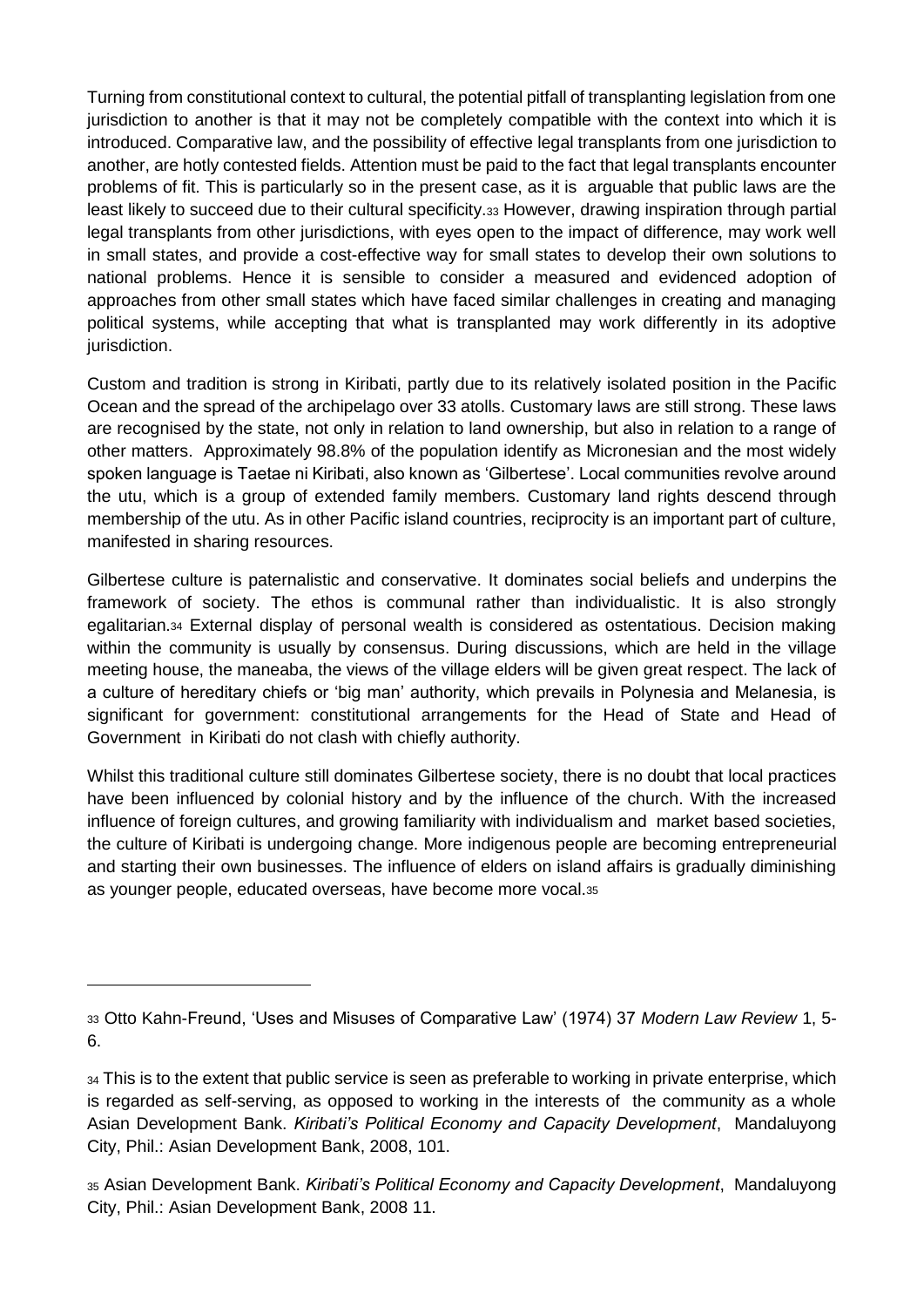# V. Conclusions.

 $\overline{a}$ 

The Kiribati model is unique amongst small democracies, combining as it does elements of the Parliamentary and Presidential models of the head of government.

A key feature of the Kiribati model is the dual effect of a vote of no confidence, when used by members of the legislature to remove a head of government with a direct democratic mandate. The vote of no confidence triggers not only a new Presidential election round, but preceding that a new general election of the legislators. Legislators choosing to remove an elected President, including one with a very recent electoral mandate, do so knowing that they themselves will be subject to an immediate election contest. Unlike more purely Parliamentary systems, the legislators are not able to replace the head of government without their own democratic mandate being retested immediately thereafter. This is an important mechanism to square the competing democratic mandates of legislators and head of government. Any move to a directly elected head of government within a Westminster style system needs to balance these mandates. The Kiribati system has the benefit of immediate involvement of the electorate in reappointing both legislators and head of government. It does, however, involve the expense of a full election round upon any vote of no confidence. It also has the side-effect of allowing a government to threaten an immediate general election should a particular vote is lost, by categorising it as a vote of confidence.

An alternative approach may be to require some form of special majority to overturn the direct democratic mandate of the head of government, but to allow the legislators to retain their seats and nominate candidates from their number for a national poll to replace the head of government. This has the advantage of saving the expense of a general election which, as the Kiribati experience shows, may happen within months of an earlier full poll. It does raise the possibility, however, of a head of government losing a vote of no confidence in the chamber, being re-elected by national poll, and immediately losing another such vote cast by an unchanged chamber. As the Kiribati experience shows, one outcome of a general election triggered by the vacancy in the head of government may be to strengthen the position of a popular reelected head of government in the chamber. This is not, however, inevitable.

A further key feature is the involvement of the legislature in nominating a set number of candidates for election as Head of Government. Given that the Kiribati model does not separate the work of government as a Presidential system, a system which provides at least some assurance that an elected President will command sufficient support to govern seems prudent. As the Kiribati experience shows, however, it is capable of being managed by parliamentarians. The way in which candidates are nominated, and the number of candidates who must be nominated, would require significant thought, sensitive to the particularities of the Kiribati story, in any system drawing on the Kiribati model. The Kiribati model of requiring no less than three and no more than four candidates has, for instance, been described by the last Governor as "a prudent endeavour both to avoid there being one candidate from each religious group and there being too many candidates".<sup>36</sup> A requirement that at least two candidates needs to be nominated may, at least formally, ensure that a national poll takes place for head of government. The Kiribati experience suggests that two genuinely competing candidates may be a reasonable expectation for the system in practice. The Kiribati experience also shows, however, that the legislature may manage the process by their nominations: in Kiribati, we see this in the third and fourth candidates, but it is conceivable that a

<sup>36</sup> J Smith, "Getting away from the Westminster model: the Kiribati independence constitution", at <https://www.pacificislandsuk.org/Smith%20-%20Kiribati%20constitution.htm> (accessed 10/10/19).